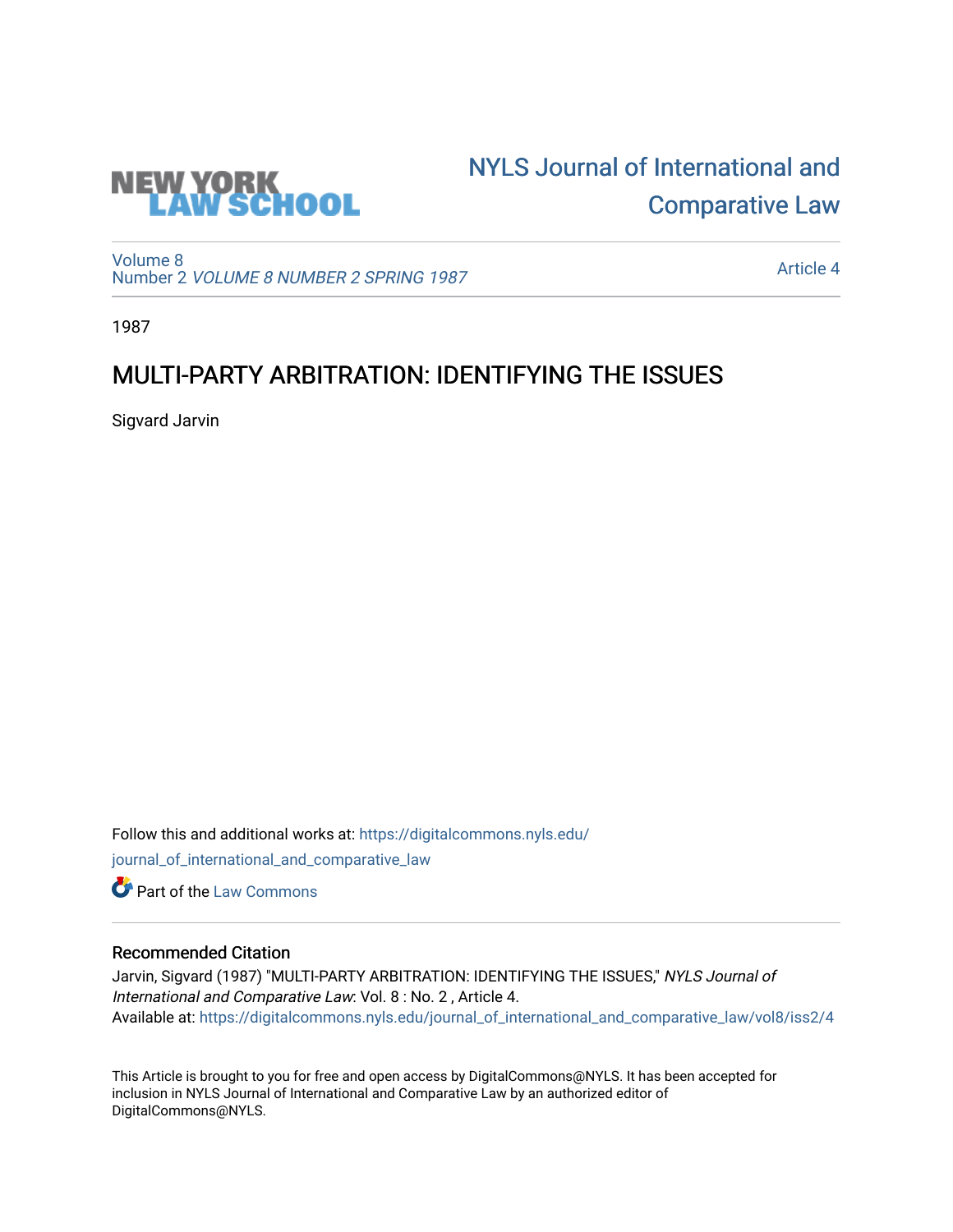# MULTI-PARTY ARBITRATION: INDENTIFYING THE ISSUES

#### *SIGVARD JARVIN\**

#### **INTRODUCTION**

The increase in large-scale international projects, particularly in the construction field, has led to the International Chamber of Commerce (ICC) Court of Arbitration dealing more and more frequently with cases involving more than one claimant and/or defendant.

Three typical situations can be discerned in these "multi-party" disputes. The first involves a situation where the owner of the works has made a contract with a main supplier, who has in turn made a contract with a supplier. This subcontractor may have in turn contracted with a sub-subcontractor, and so forth. A second situation is where an owner makes separate contracts with individual suppliers for different parts of the project. The third situation exists where the supplier is a consortium or joint venture composed of several companies, who concludes the deal with the owner of the works. Subcontracts may have been entered into between the joint venture and a third party or between one of the joint venture members and the third party.

Multi-party situations are not limited to building construction or the installation of industrial complexes. Examples of the diverse fields utilizing multi-party arbitration include consortium agreements among groups of shareholders for the ownership and management of a company, areas of shipping, insurance and reinsurance, and loans and credit facilities involving guarantee undertakings from a number of companies and financial institutions.

The common feature in these situations is that the contracts involved relate to the completion of a single project. To the extent that all the contracts for a single project have been signed, the settlement of one point in dispute through arbitration may well involve not only parties to a single contract, but other participants in the project not in privity with those parties. Unsatisfactory performance of an agreement may therefore involve the subcontractors of the principal contractor. It may even involve the principals of separate agreements entered into with the same customer and project. When disputes arise in connection with a single project, they are to be submitted to international com-

<sup>\*</sup> General Counsel, International Chamber of Commerce Court of Arbitration. LL.B., University of Stockholm, 1966.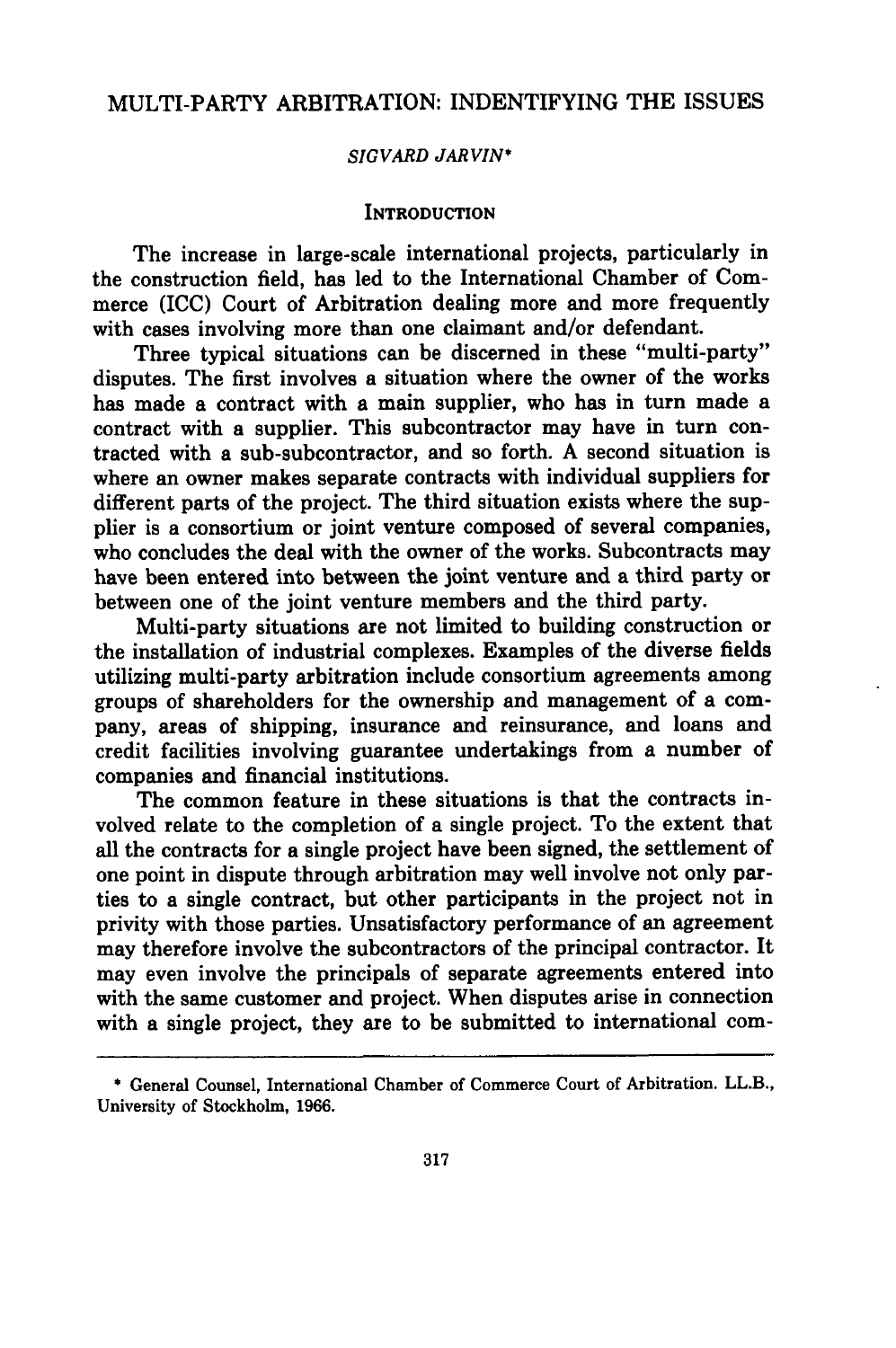mercial arbitration. Many times the parties wish to have all disputes decided by one arbitral tribunal in a single comprehensive proceeding.

Another situation where the disputing parties may be interested in a multi-party arbitration, despite the lack of a common project, is where similar facts relate to a number of independent contracts. For example where a long dry period, such as occurred in Central Europe in the summer of 1985, caused the water level to fall and made water transport more difficult. This drought in turn led to an increase in road transport to meet demand. Where transportation costs increase beyond the influence of a party, standard form contracts may entitle a party to be reimbursed. To decide whether the dry period actually fulfilled the conditions set out in the standard forms of agreements, a single arbitration panel may be set up. This would be more economically efficient than having a large number of different arbitrators decide the same question in several proceedings.

# **I. ADVANTAGES AND DISADVANTAGES** WITH MULTI-PARTY ARBITRATION

The resolution of all major disputes arising in connection with a single project in a comprehensive arbitration proceeding presents several advantages. The danger of inconsistent results, always present where related disputes are resolved in separate arbitration or state court proceedings, is avoided since all of the relevant evidence is made available to the tribunal arbitrating the various disputes. In addition, the cost of resolving all the disputes connected with a single project in multi-party arbitration can be significantly lower than the cost of engaging in a series of separate or distinct proceedings.

There are, however, disadvantages to multi-party arbitration. If all the disputes are treated together, each party must disclose his contractual relationships with the other parties. **A** party may not be willing to have his relationship with another revealed. Information of a confidential character, such as that regarding inventions, know-how, marketing, cost margins and financial information are sensitive areas that parties may not desire to reveal to all the parties to the arbitration proceeding.

# II. **POSSIBLE SOLUTIONS**

There is a problem, however, in presuming that it is desirable to have the several claims relating to one project settled in a single arbitration proceeding and having it result in an award binding and enforceable with respect to all participating parties or those having an opportunity to participate. The obstacle lies in the nature of the proceeding itself, since it is one that presupposes agreement between the parties to submit to it, *i.e.* it is consensual. Only those parties who have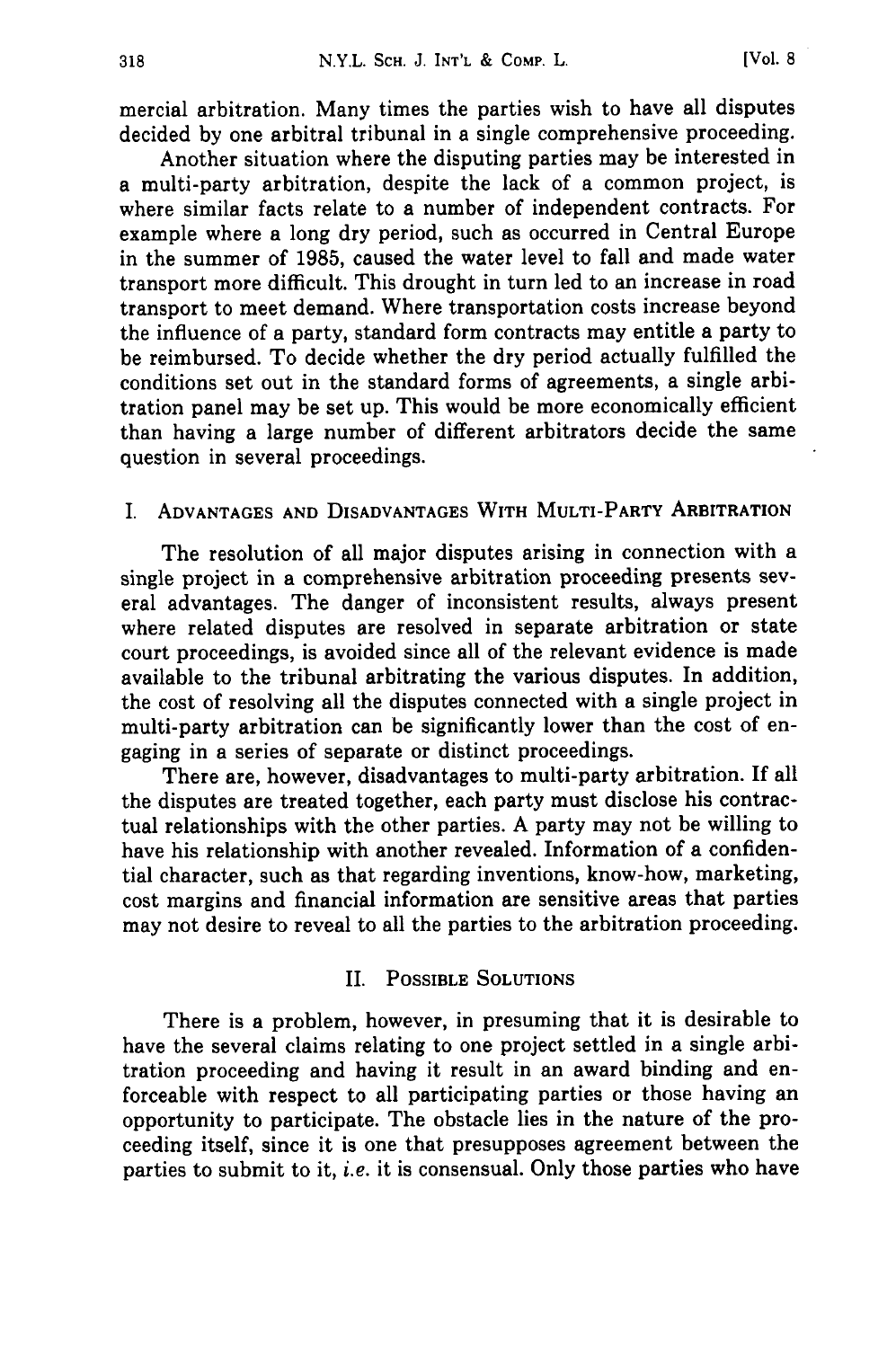agreed to arbitrate can be forced to accept an arbitration procedure, and the award granted by the proceeding will only be binding on them. Arbitrators hold their powers solely by virtue of the will of the parties involved and they cannot force an unwilling third party to join in arbitration involving two other parties.

One solution is to appoint the same arbitrator in two separate arbitrations. This avoids inconsistent findings, but does not necessarily reduce the costs of the procedure to the same extent as a single multiparty proceeding. If more than one proceeding occurs, arbitrators appointed in both arbitrations may, at an early stage, have a pretrial conference to segregate the issues for both arbitrations. The possibility of appointing the same arbitrator will exist only under specific conditions, notably when the courts are seized with two cases in the early stages, and when the courts have jurisdiction over all the parties by virtue of their choice of procedural law, arbitration rules, place of arbitration or otherwise. A number of favorable circumstances must coincide to make this option work.

Another solution to the problem is the consolidated arbitration. This is a judge-made device whereby parties to admittedly separate arbitration agreements can be compelled by court order to have all of their disputes heard before the same panel of arbitrators. Consolidated arbitration is now a well-established feature of arbitration cases in New York. This method, however, has not yet been adopted by foreign systems or other United States jurisdictions. One may, however, have serious doubts about the validity of consolidation of cases because of arbitration's consensual nature. If consolidation of arbitration cases has become a fixture in New York, and therefore parties who have agreed to arbitrate there have implicitly agreed to the possibility of consolidation, then one must consider this risk or possibility when fixing a place of arbitration. It becomes an important feature when assessing the merits of New York as a place of arbitration. In a case where two arbitration panels are consolidated on a court's order, there remains the danger that the award will be challenged under the New York Convention' on the ground that the composition of the tribunal was not in accordance with the parties' agreement.

# III. **THE HEART OF THE PROBLEM**

To be on safe ground, any solution to the difficulties inherent in multi-party dispute situations should respect the will of the parties. This maintains the traditional consensual approach, which permits an

**<sup>1.</sup>** United Nations Convention on the Recognition and Enforcement of Foreign Arbitral Awards, June **10, 1958,** 21 **U.S.T. 2517,** T.I.A.S. No. **6997, 330 U.N.T.S. 38.**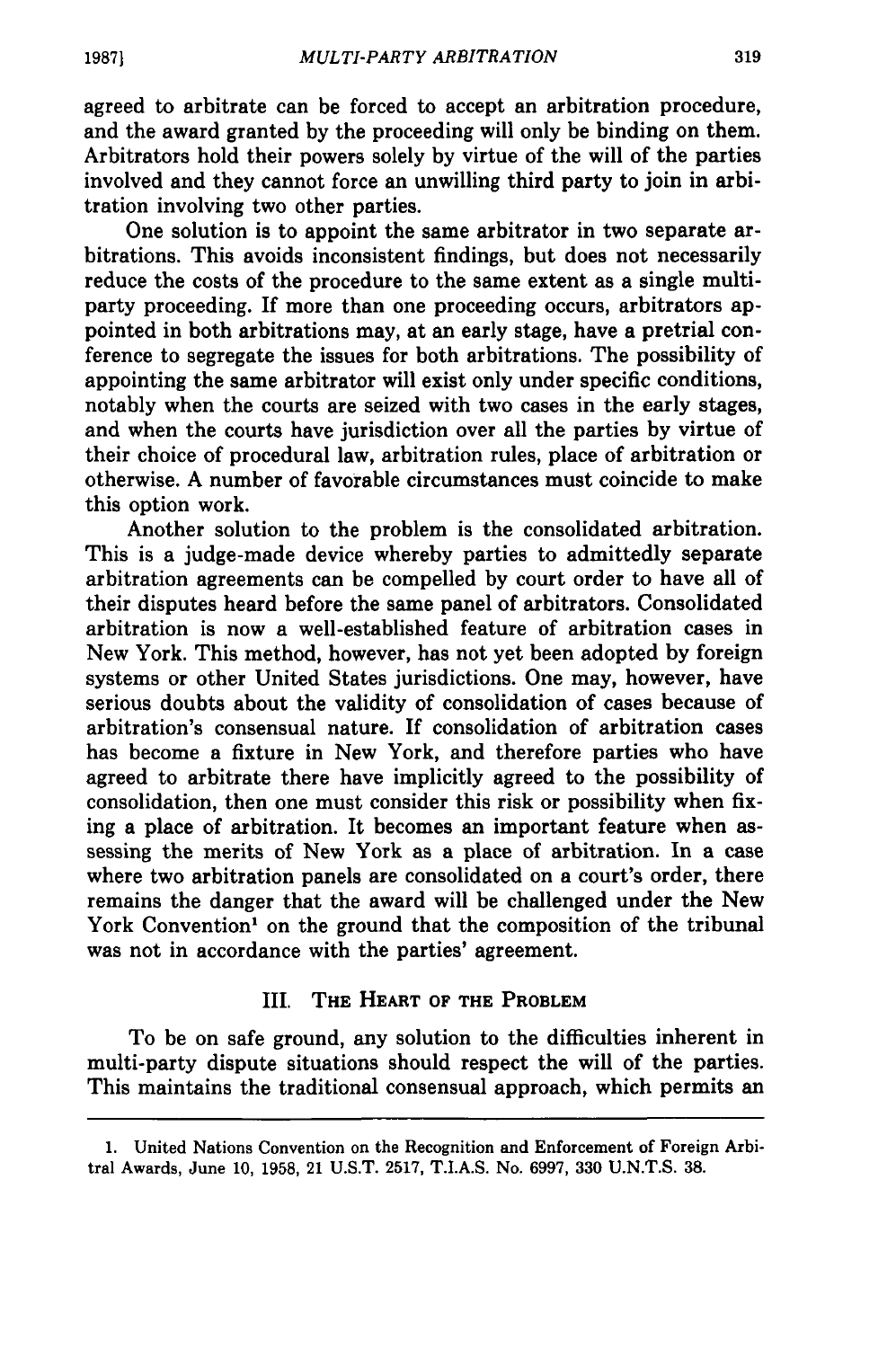agreement to be reached between all parties concerned once a dispute arises. **If** they then think it preferable to settle the dispute in a single arbitration although not previously provided for, they only have to draw up and sign a "compromis" for that purpose.

Unfortunately, the parties concerned often will not be able to reach an agreement at this stage. When the dispute arises, each party usually looks after its own interest and will not be easily persuaded to negotiate a complex multi-party agreement with its opponents. Agreement on anything will be a difficult achievement when differing opinions develop.

Most of these problems should be solved when the various contracts are drafted. Although divergent interests may already exist between the parties at this stage, negotiation of a multilateral arbitration clause is easier than when the dispute materializes. It will not always be possible or advisable, however, for all participants to sign or insert a uniform clause in all the contracts to the multi-party agreement. This is because the contracts for a large international project are rarely concluded at the same time and place. It may be difficult for certain enterprises coming into the project at a later stage to accept the multi-party agreements made **by** the other parties. It may also be difficult for the initial parties to accept automatic eligibility for any later contracts to a multi-party dispute involving themselves.

Whether entered into at the beginning of a project or later, the following rights and obligations of the parties should be considered in a multi-party agreement:

- **1)** The right of party **A,** having contracted with B, to pursue a claim against **C,** who has a contract relating to the project with B, but not **A.** The obligation of B to be joined as defendant **by A** and the obligation of **C** to accept that B is joined upon A's request.
- 2) The right of **A** to intervene in an arbitration between B and **C.**
- **3)** The right of **A** to intervene in arbitrations further down the contractual chain with parties whom **A** has no contractual relations with.
- 4) A's obligation to be joined into arbitration between B and **C,** or even between **C** and **D** on the request of B or **C.**
- **5)** The right in a consortium or joint venture, for one of the parties to start an arbitration proceeding against the adversary party to the contract without asking the permission of the other member(s) of the consortium/joint venture.

Experience has shown that a multi-party arbitration situation may usefully be foreseen, and the parties' rights and obligations regulated, in the case where there are several signatories to the same contract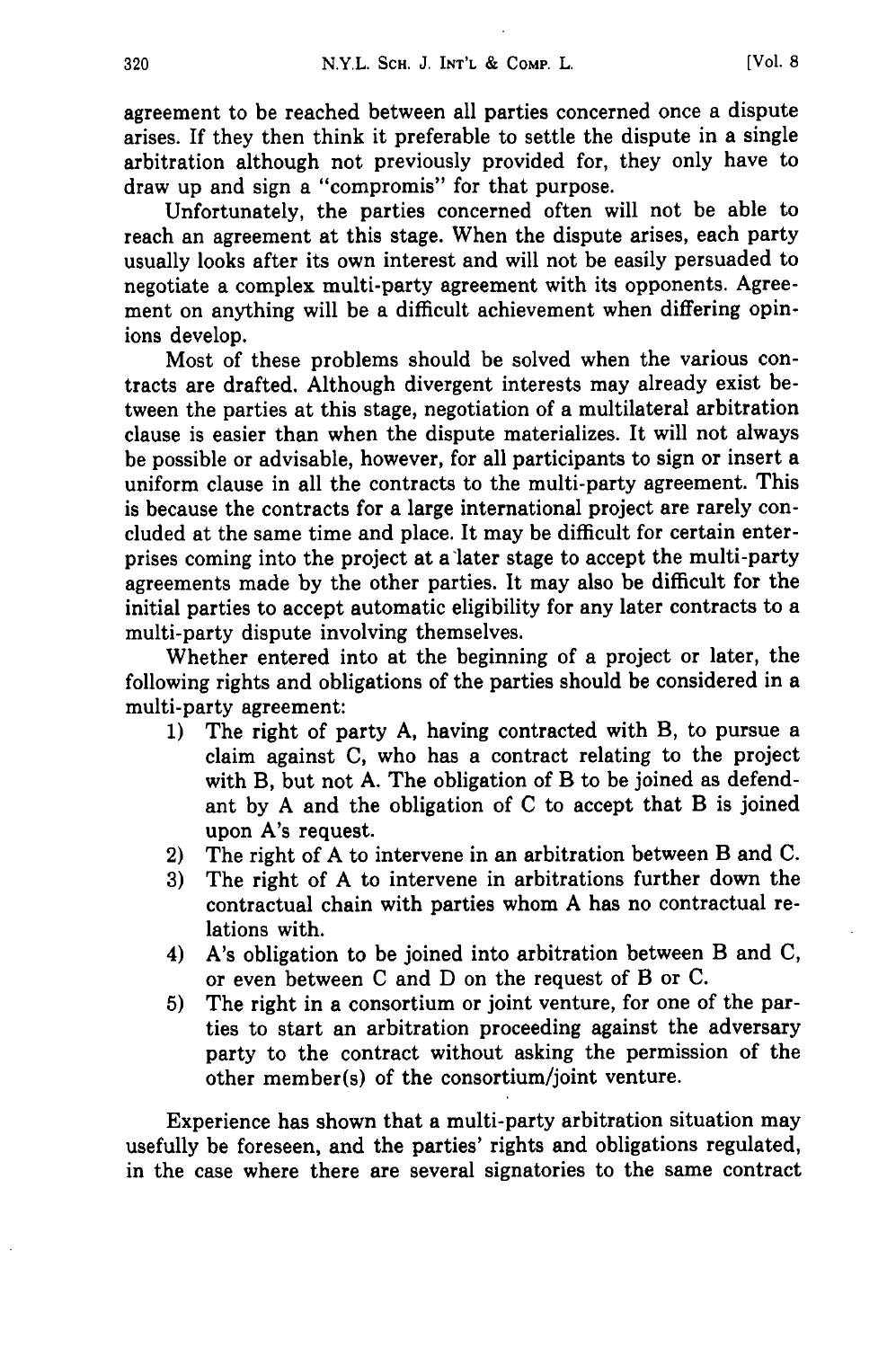containing the arbitration clause. Were one of the parties to a contract commences arbitration against another party to the same contract, it is not evident that any of the parties may further join parties to the arbitration. In other words, a contract between more than two parties involving multiple rights and obligations among all signatories is one thing; an arbitration proceeding started by one party against another is a different matter. The latter creates a new legal situation between only those two for the purpose of the settlement of a defined dispute. Access to such a proceeding may not be granted to a further party to the contract unless agreed upon by all parties concerned.

# IV. **DIFFICULTIES OF IMPLEMENTATION**

Multi-party situations raise a number of problems that require discussion. On the basis of the ICC Court's experience, they include, *inter alia,* the following:

- 1) deciding who may be a party to a multi-party dispute;
- 2) the number of arbitrators;
- **3)** how the arbitrators are to be appointed;
- 4) the administration of the proceedings in order to guarantee all parties involved an equal treatment while assuring speed and efficiency;
- 5) the severance of cases where it turns out that there is not a sufficient nexus between the disputed contracts;
- 6) the calculation and payment of an advance of fees and costs, and;
- 7) whether one or several awards shall be made.

Some of the problems concern the Court of Arbitration more than the arbitrator. For example, deciding prima facie if there exists a multi-party arbitration agreement, deciding the number and appointing the arbitrators failing an agreement **by** the parties and the calculation of an advance of fees. Other problems must be resolved by the arbitrators, notably their jurisdiction, finding an efficient way to handle the dispute, how to sever the cases that should be handled separately and how many awards should be made. Questions relating to the award concern which of the parties to the arbitration shall be entitled to appeal the award(s). A further question is whether the right of appeal can be severed or if all the parties to the dispute must be involved.

# *A. Administering Requests for Multi-Party Arbitration*

One issue for any authority administering arbitrations in a multiparty context will be to determine how multi-party cases will be identi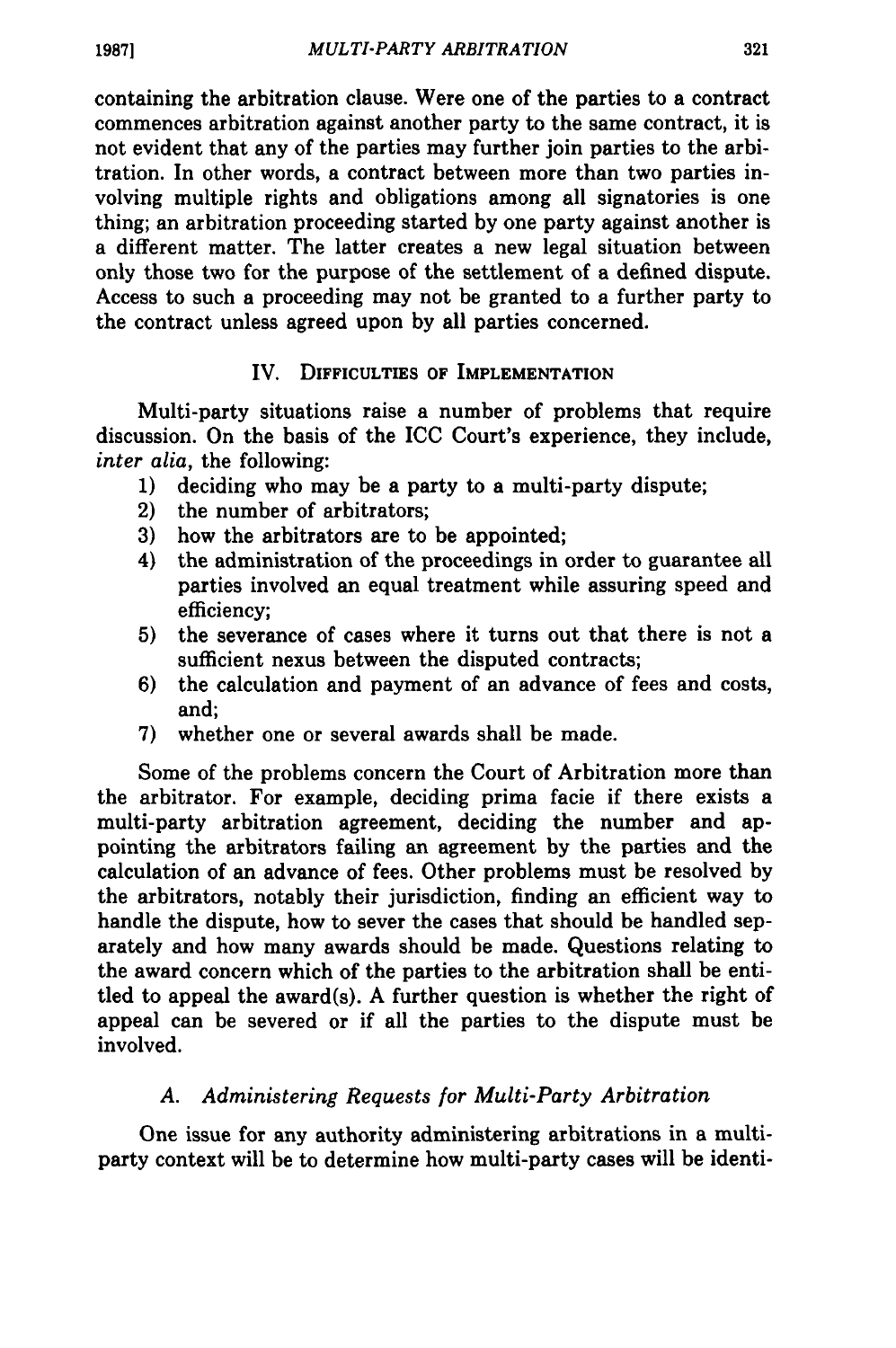**fled.** Further, the authority must decide the degree of initiative it should exercise where an opportunity for multi-party arbitration exists, but where there is no evidence of a binding multi-party agreement.

When a request for arbitration is submitted to the authority, a study of the arbitration clause involved can make it clear that multiparty arbitration has been provided for. The authority must then ap**ply** routines not normally found in a normal bilateral case. For instance, the procedure for the appointment of arbitrators may be different, or the place of arbitration might be fixed after only hearing the opinions of all the parties to the multi-party proceedings. These considerations will lead to longer delays before the arbitration proceeding may commence.

In other cases, the authority may already have been seised with a request for arbitration regarding the performance of a particular project when it receives a request from a third party relating to the same project. The authority must decide to what extent it should draw the attention of the parties in the first and second cases to the existence of disputes relating to the same project. Conflicting policies require the authority to account for, on the one hand, the wish of the parties to be informed of related disputes, which could enable them to submit to a multi-party arbitration, and on the other hand, the strict confidentiality to be respected in any arbitration. A respect for confidentiality would prevent the authority from revealing the identity of parties in other cases submitted to it. Should the widely accepted norms concerning the duty to inform be respected or must any information provided be based solely on express party agreement? If the latter view prevails, one might consider changing the wording of standard arbitration clauses.

#### *B. Who Are the Parties?*

In a large project there are often more than three parties involved in one capacity or another. Where a consensus suggests the possibility of multi-party arbitration, one issue becomes defining and limiting the number of contract parties involved in order to avoid cumbersome and impracticable multi-party arbitration that will not serve its purpose.

Not every contracting party involved in a project must participate in an arbitration relating to the project. For example, the supplier of spoons for coffee cups to a new hotel must not necessarily be joined in a dispute between the hotel owner and the main contractor. Hence, it is necessary to agree in advance that any multi-party arbitration will be limited to only those who have a significant involvement in that part of the project. These parties may be determined by setting out the actors' identity in the contract clause, defining the degree of involve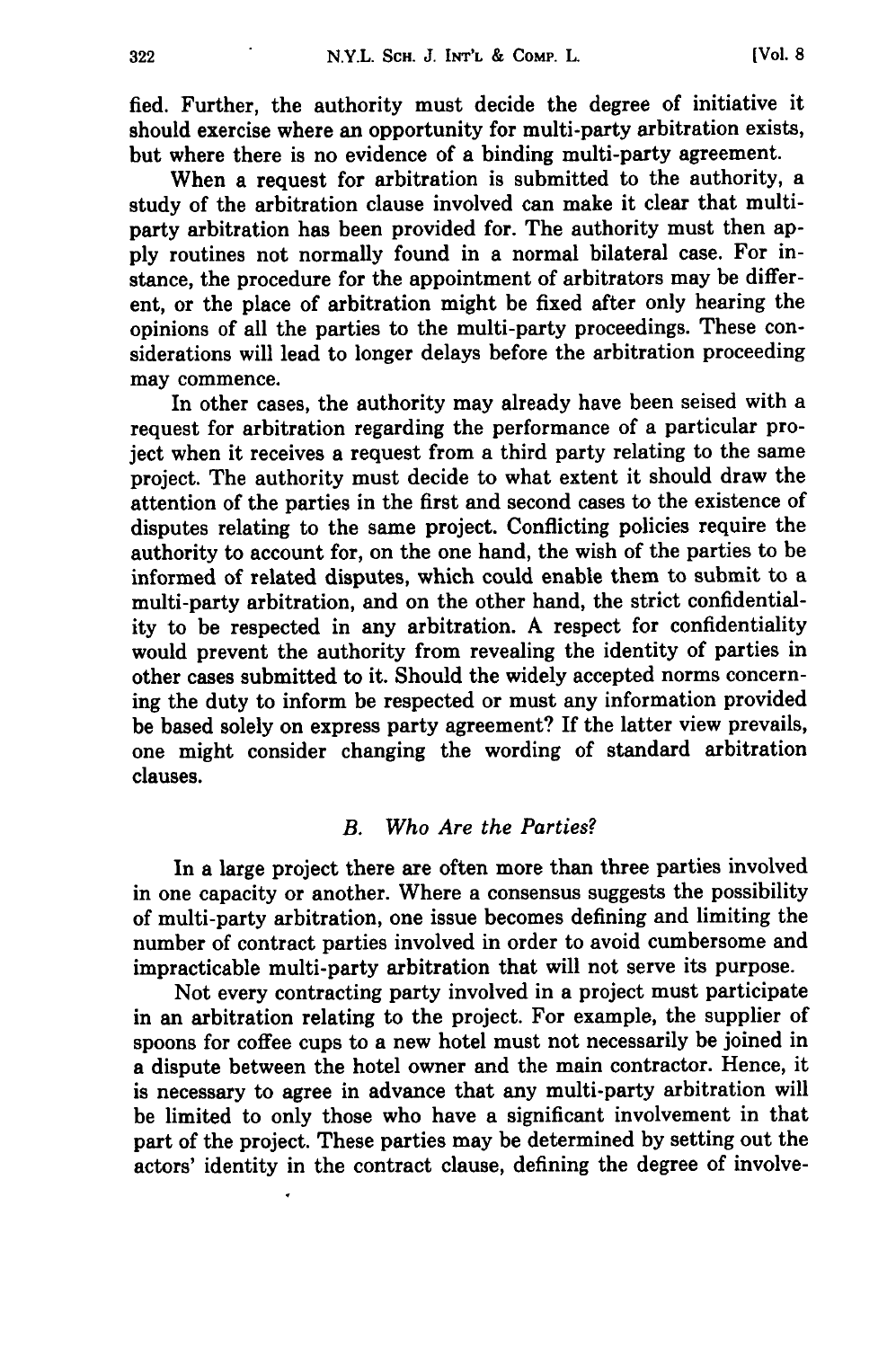ment according to the contract amounts or the amount of the claim, or using other criteria. As a last resort, it may be advisable to agree to a maximum number of parties in any multi-party arbitration, in order to keep the procedure manageable.

### *C. Appointment of the Arbitrator(s)*

The next fundamental issue involves determining how many and who the arbitrators will be. If the dispute concerns only the signatories of a single contract, and if that contract includes an arbitration clause, the fact that more than two parties may be involved does not necessarily raise a legal obstacle to the appointment of an arbitral tribunal in accordance with the terms set down in the contract's arbitration clause. In practice, however, if the clause makes no provisions for a joint proposal of an arbitrator, an impasse may result when parties with divergent interests are required to jointly appoint an arbitrator. This may be the case where an owner claims damage and the defendant is a joint venture consisting of several independent corporations. The claim directed against the joint venture often has as its origin a breach committed **by** one of the members of the joint venture. The individual members of the joint venture, therefore, have conflicting interests: a common interest against the claimant and a specific interest against one or all of the other members of the joint venture.

**If** the dispute concerns participants in the project not in privity with one another, it may be brought before a single arbitral tribunal only if the parties reach an agreement to that effect. Even if each party were bound **by** an arbitration clause in his own contract, that clause still would not be binding on the person who was not a party thereto.

Is it contrary to the basic philosophy of arbitration to deny a party the right to appoint an arbitrator? Can an institution be empowered to appoint all the arbitrators in a multi-party arbitration? If each party has the right to appoint an arbitrator, there will be at least as many arbitrators as there are parties. **If** the panel becomes too large they risk becoming difficult to manage. Finding dates for hearings with three arbitrators is already a problem. One may just imagine the difficulties of bringing together five, seven or nine busy international lawyers from various parts of the world.

**If** the parties can agree to the same appointing authority, they will have equal rights because none of them appoints "his" arbitrator. This permits the use of a smaller more preferable arbitral tribunal consisting of one or three arbitrators. **If** no party has appointed an arbitrator personally and if all parties have entrusted the appointment to the same authority, the equal treatment of all parties is respected. The modalities vary, but the essential point is that all parties play an equal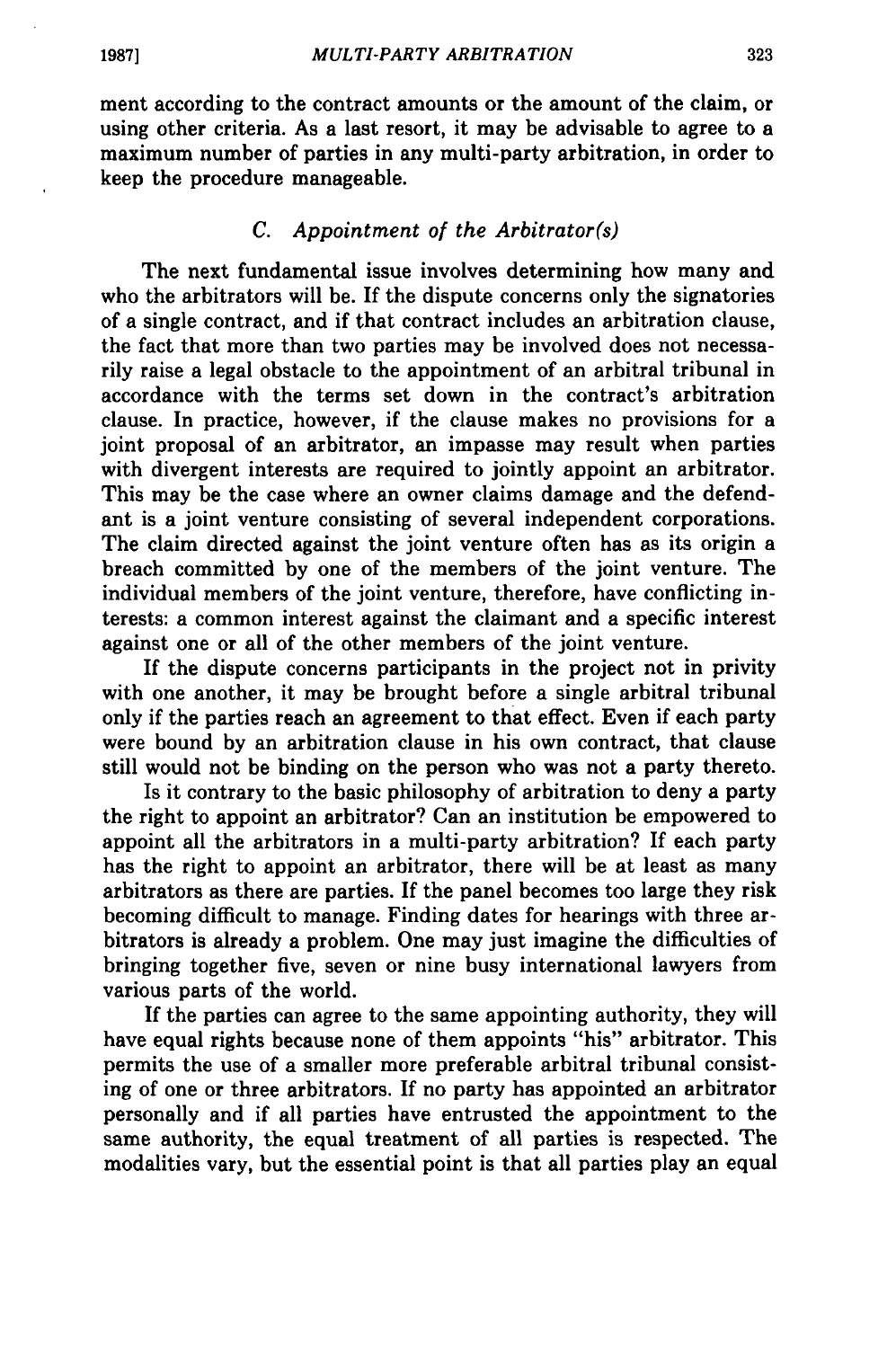role in setting up the arbitral tribunal.

# *D. Equal Treatment of All Parties*

Each of the parties with a separate interest in the case must be entitled to participate personally and to be represented in the proceedings. This means that the party may have its own lawyer and review the memoranda and documents of all the other parties. The party should be able to "move" freely, in an autonomous way, during the proceedings **by** taking the initiative or **by** adopting the positions it deems suitable for the protection of its own interests:

Thus, once a dispute arises, all clauses of consolidation **by** agreement should be accompanied **by** procedural measures effectively guaranteeing the autonomy and equality of all the parties in question. Initial consent to multilateral arbitration is not enough; the basic requirement of such arbitration-which cannot be over-stressed-is that the equality and the rights of defence of all the parties concerned should always be ensured until the proceedings have been completed.<sup>2</sup>

Further questions that must be answered relate to proper procedure. Is evidence presented **by** one party valid against all the other parties to the multi-party arbitration? Is A's lawyer entitled to crossexamine not only B's witnesses but also the witnesses of **C** and **D?** Can **C** attach the property of **A** with whom he has no contract?

The fundamental right of equality of treatment will itself regulate how many parties can be involved in a multi-party arbitration without making it too cumbersome. There must be an optimum number of parties for each type of dispute. Beyond this number, the benefit of consolidated proceedings will be doubtful.

# *E. Severance of Cases*

**A** multi-party arbitration is based on the assumption that the two or more disputes consolidated are related. After penetrating the issues, the arbitrators may arrive at the conclusion that a relation does not exist or that any relation is not strong enough to justify a multi-party proceeding. The arbitrators may find that the cases should be handled separately, in the traditional way between two parties.

One issue, therefore, will be how to provide for the severance of cases that have been consolidated in a multi-party arbitration. **If** the cases are separated, one pertinent problem will be the arbitrators' ju-

<sup>2.</sup> **INTERNATIONAL CHAMBER OF COMMERCE, MULTIPARTY BUSINESS DIsPUTEs 65 (1980).**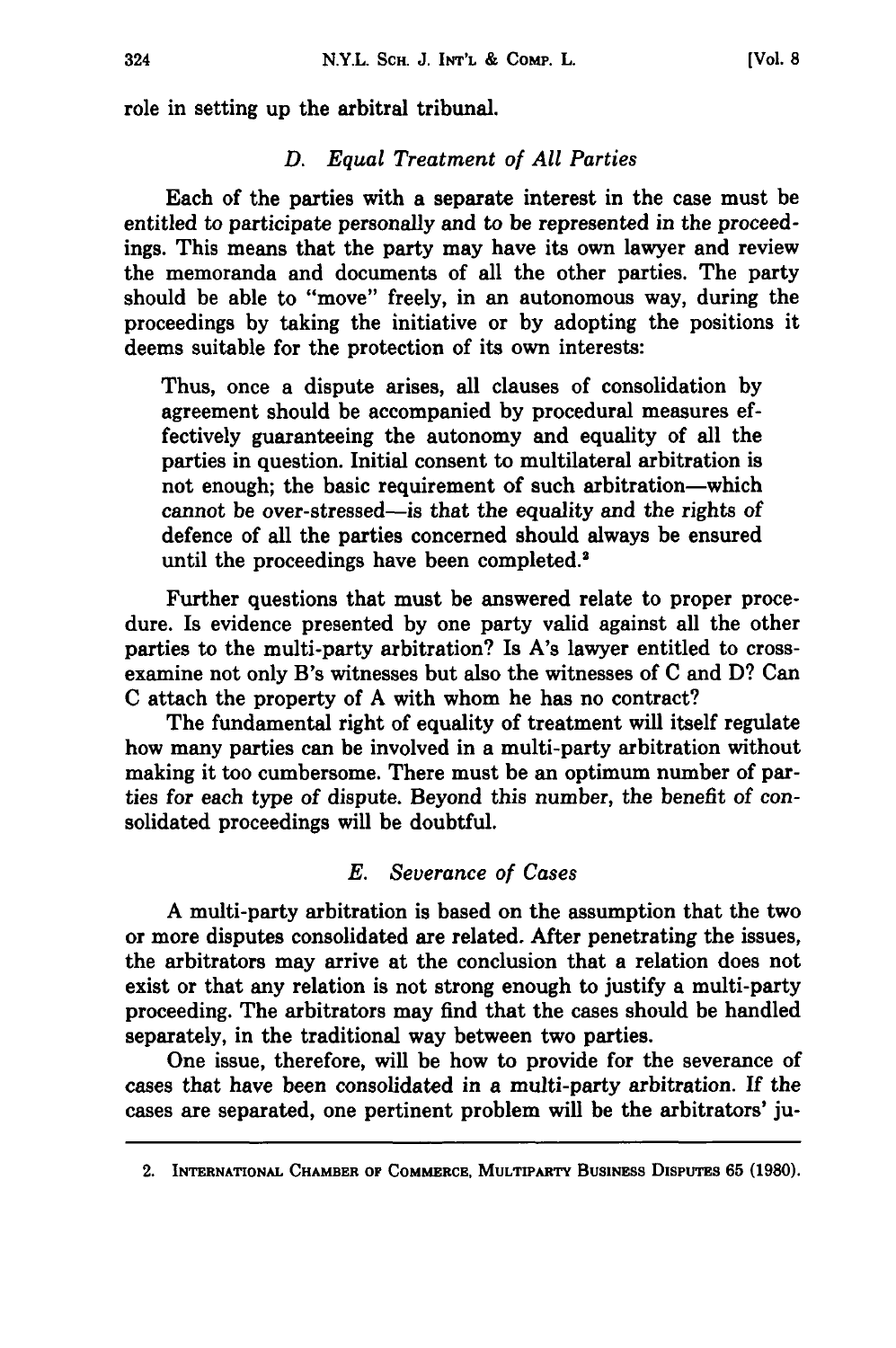risdiction. Where all the arbitrators are appointed **by** an appointing authority to deal with a multi-party dispute, are the same arbitrators empowered to remain arbitrators for the severed disputes? In other words, when the conditions under which they were appointed fundamentally change, does their jurisdiction vanish? Second, will the parties consent to an independent appointment of an arbitrator now that the arbitration is a two-party affair? Should the appointed arbitrators declare that they lack jurisdiction from the moment they separate the cases, or should they leave it to the initiative of the parties to challenge them? Can and should these questions be provided for in an agreement between all the parties involved, such as in an arbitration clause in the contract? Where the parties have submitted to the administration of an institution, such as the ICC, what powers should be given to the institution to solve these problems?

#### **CONCLUSION**

For the resolution of international commercial disputes, arbitration offers a number of possibilities not offered **by** local courts or national jurisdictions. The rapid growth of international arbitration in recent years is proof hereof. Experience shows, however, that arbitration also has its shortcomings. Like a sensible instrument, it demands a higher degree of cooperation and professionalism from those who utilize it. When it comes to disputes where more than two parties are concerned, international arbitration may prove to be a formidable device for those who know to draft a balanced multi-party arbitration agreement. Important reductions in procedural costs may also result. In this .area there is still much ground that has not yet been covered. This discussion has attempted to define some of the legal issues and difficulties involved in the setting up of a multi-party arbitration. Future experience will tell us whether multi-party arbitration will be acceptable to the practitioners of international business law.

325